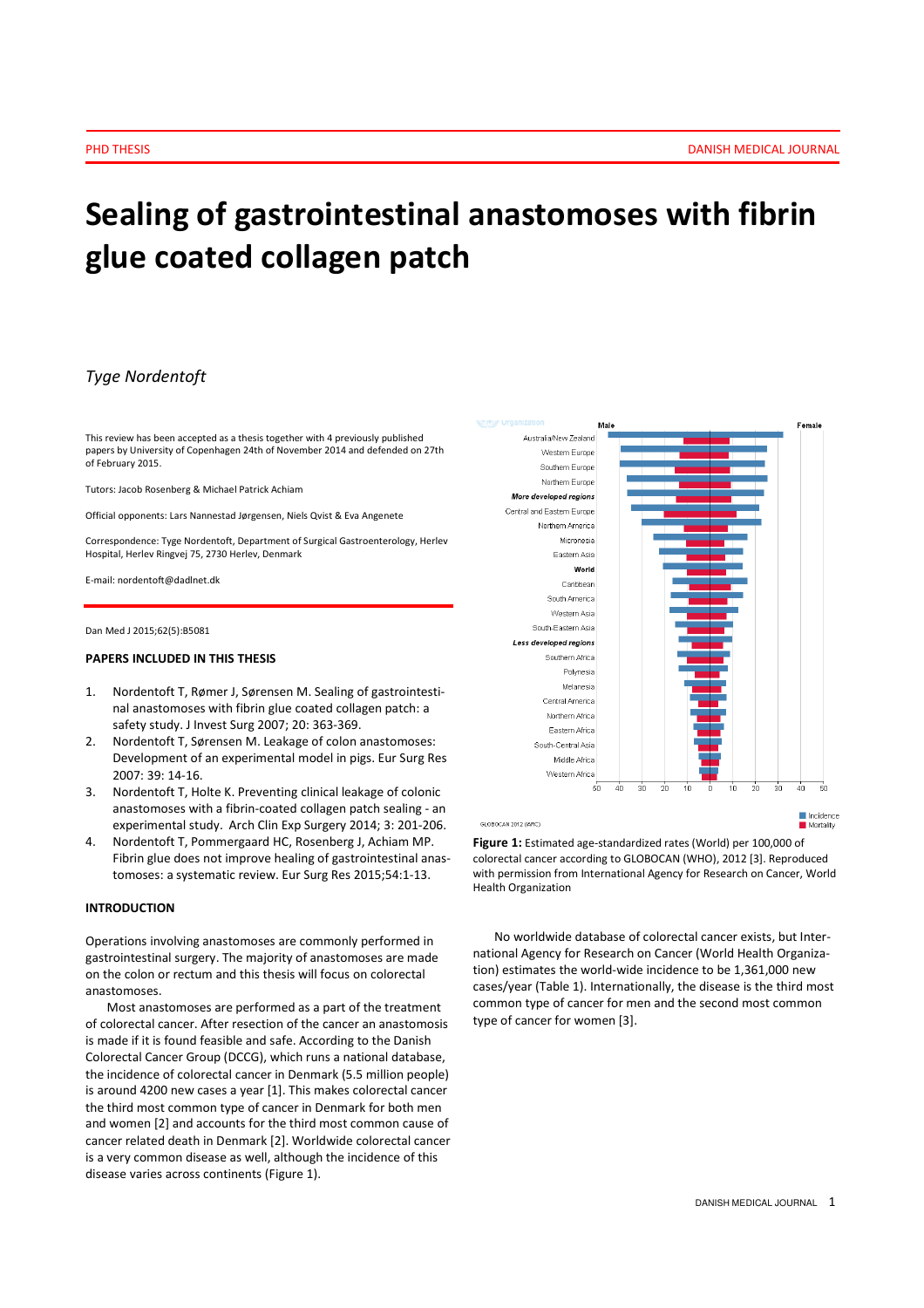| <b>Estimated</b> numbers      | Men   |        |        | Women |                     |       | <b>Both sexes</b> |        |        |
|-------------------------------|-------|--------|--------|-------|---------------------|-------|-------------------|--------|--------|
| (thousands)                   | Cases | Deaths | 5-year | Cases | Deaths 5-year Cases |       |                   | Deaths | 5-year |
|                               |       |        | prev.  |       |                     | prev. |                   |        | prev   |
| World                         | 746   | 374    | 1953   | 614   | 320                 | 1590  | 1361              | 694    | 3544   |
| More developed regions        | 399   | 175    | 1164   | 338   | 158                 | 966   | 737               | 333    | 2130   |
| Less developed regions        | 347   | 198    | 789    | 276   | 163                 | 624   | 624               | 361    | 1414   |
| WHO Africa region             | 16    | 11     | 32     | 15    | 11                  | 31    | 31                | 22     | 63     |
| WHO Americas region           | 125   | 57     | 362    | 121   | 55                  | 342   | 246               | 112    | 705    |
| WHO East Mediterranean region | 18    | 12     | 40     | 15    | 10                  | 33    | 33                | 21     | 73     |
| WHO Europe region             | 255   | 120    | 686    | 216   | 108                 | 573   | 471               | 228    | 1258   |
| WHO South-East Asia region    | 68    | 48     | 122    | 52    | 37                  | 93    | 120               | 85     | 216    |
| WHO Western Pacific region    | 264   | 125    | 711    | 195   | 100                 | 518   | 460               | 225    | 1229   |
| IARC membership               | 418   | 187    | 1181   | 351   | 167                 | 976   | 769               | 353    | 2157   |
| United States of America      | 69    | 29     | 214    | 65    | 27                  | 199   | 134               | 55     | 413    |
| China                         | 147   | 79     | 338    | 107   | 60                  | 245   | 253               | 139    | 583    |
| India                         | 37    | 28     | 50     | 27    | 21                  | 37    | 64                | 49     | 87     |
| European Union                | 193   | 83     | 536    | 152   | 69                  | 417   | 345               | 152    | 953    |

Table 1: Estimated world-wide incidence, prevalence and mortality of colorectal cancer according to GLOBOCAN (WHO), 2012 [3]. Reproduced with permission from International Agency for Research on Cancer, World Health Organization

Besides resection for colorectal cancer a large number of colorectal resections and anastomoses are made in the treatment of benign colorectal diseases such as inflammatory bowel disease, diverticular disease and benign neoplasms not suitable for endoscopic resection. The statistics for these diseases are even sparser. According to The National Patient Registry in Denmark, approximately 38% of the elective colorectal resections were due to benign diseases (data directly extracted from the registry, 2014). No similar, international register exists, but the proportion of benign resections seems to be comparable in other western countries, though the reported percentage varies [4-9].

Not all colorectal resections end up with an anastomosis, since it is, in some cases, not technically feasible or too hazardous due to the condition of the patient. In Denmark around 78% of the colorectal resections for colorectal cancer end up with an anastomosis [1].

When the anastomoses following benign resection are added, a total of about 6800 colorectal resections and 5300 colorectal anastomoses are performed per year in Denmark. When extrapolated, according to the numbers from GLOBOCAN (WHO) given in table 1, this gives an estimate of the number of colorectal anastomoses performed in the European Union at around 435,000 a year, in United States 170,000 a year and worldwide around 1,717,000 a year.

#### Anastomotic leakage

In colorectal surgery, anastomotic leakage remains a feared and common complication. The frequency of this complication varies depending on many factors, primarily the localization of the anastomosis on the colon or rectum with higher rates for the lower anastomoses. The reported frequency of colorectal anastomotic leak varies from 1-51%, but comparative evaluation of the studies is difficult due to the lack of identical definitions [6-8;10-23].

#### Consequences of anastomotic leakage in colorectal surgery

The consequences of this feared complication can be severe, since the mortality after anastomotic leakage is as high as 6-44% [6;12-14;19;22;24-27]. Also, the morbidity is dramatically increased after anastomotic leakage [22;24;25;27]. Nevertheless,

some of the leakages remain subclinical and the effects of these leakages are much less severe [15;28-30].

#### Non-colorectal gastrointestinal anastomoses

Besides colorectal anastomosis, gastrointestinal anastomoses are performed in many other fields of gastrointestinal surgery as well. Gastric and esophageal anastomoses are performed in the treatment of gastroesophageal cancer and obesity, pancreaticojeonunal anastomoses in the treatment of pancreatic cancer and biliary anastomoses in the treatment of benign as well as malignant diseases in the hepato-biliary system. The number of anastomoses in these fields is widely unknown.

Anastomotic leakage is also a feared complication in these fields of surgery and, as in colorectal surgery, the consequences for the patients are severe [31;32].

# Sealing of the anastomosis

In order to reduce the frequency of anastomotic leakage, and thereby the severe consequences of this, a significant number of studies have been performed on sealing of gastrointestinal anastomoses. Most of the studies have been experimental and have involved sealing with numerous different substances such as meshes, omental flaps, amniotic membrane and others. However, a few human studies have also been performed. Unfortunately, the results of these studies have been conflicting and mostly disappointing [33;34]. Because of that, sealing of colorectal anastomoses remains controversial and has not become a standard procedure.

# Sealing with fibrin glue

A number of the sealing studies have been conducted with fibrin glue (FG), also called fibrin sealant. FG is forming a stable, physiological fibrin clot that assists in hemostasis and wound healing by reproducing the final steps of the blood coagulation cascade. The fibrin clots formed from FG are similar to normal blood clots and are by the body's enzymes naturally degraded after a few weeks. FG is available liquid [35;36] or bound to a mesh [37]. FG might be produced in the clinical setting from human or animal blood, but in most studies, the commercially produced FGs are used. Positive effects of FG on intestinal anastomoses have been found in both human and experimental studies [33;34]. However, none of the studies had healing as a primary endpoint. Thus, it is unclear if a positive effect is due to improved mechanical strength, protection of the anastomosis, or better healing per se.

## **OBJECTIVES**

The overall objective of this thesis was, through a series of studies, to assess the safety and efficacy of FG for coating colonic anastomosis by:

- evaluating if sealing of gastrointestinal anastomosis with TachoSil™ is safe.
- developing a reproducible model of anastomotic leakage in pigs.
- evaluating if TachoSil™ is able to seal an anastomotic defect in an experimental model in pigs.
- evaluating if evidence exists on the ability of fibrin glue to affect healing, inflammation etc. in a positive or negative way in colorectal anastomoses.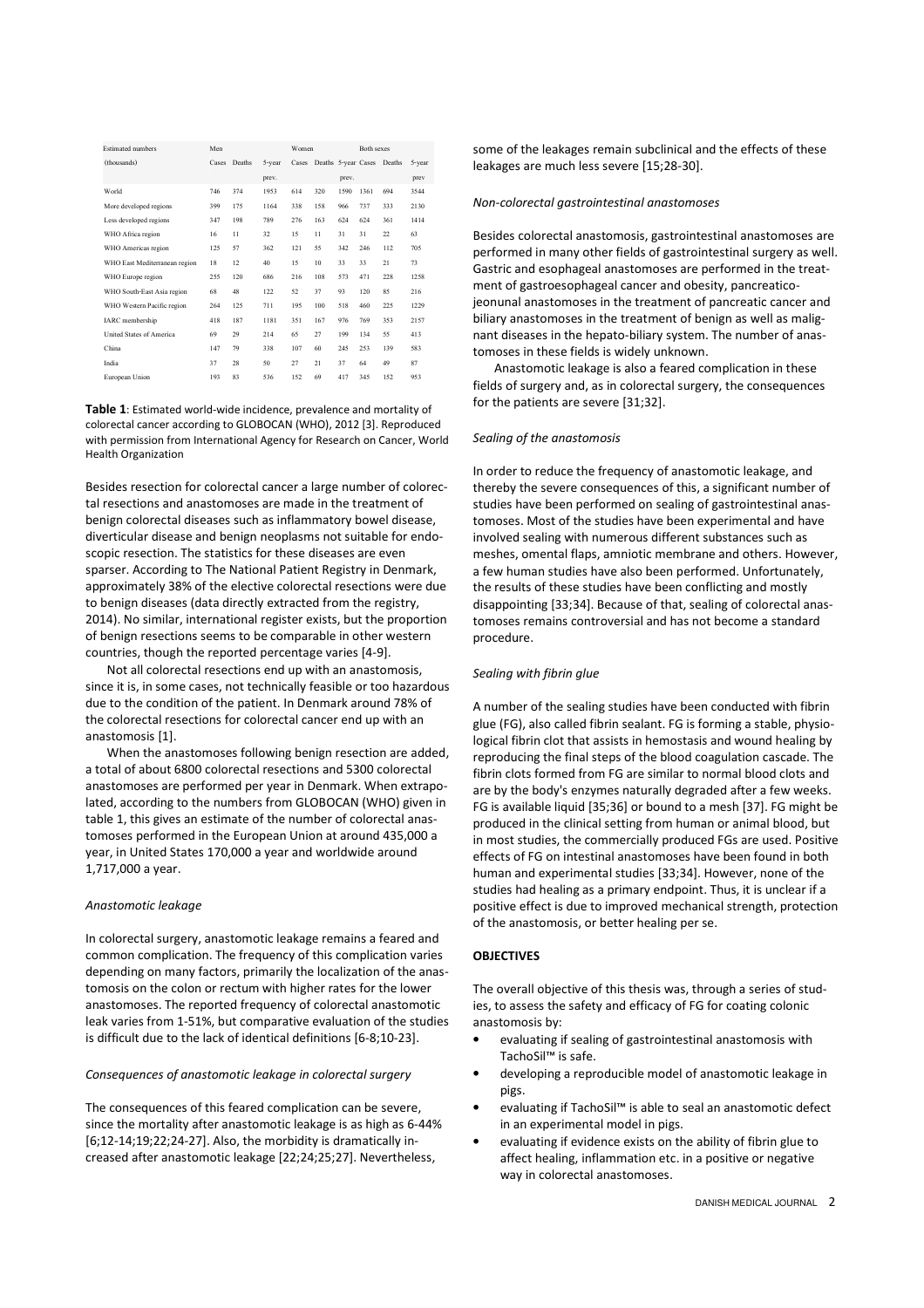# THE STUDIES

# Study 1; Safety study

Nordentoft T, Rømer J, Sørensen M. Sealing of gastrointestinal anastomoses with fibrin glue coated collagen patch: a safety study. J Invest Surg 2007; 20:363-369.

# AIM

The aim of this study was to determine if it is safe to seal gastrointestinal anastomoses with a collagen patch coated with fibrin glue (TachoSil™). TachoSil™ was developed and manufactured as a hemostatic agent. Sealing properties had been described, but no previous studies had investigated the safety of this kind of sealing of gastrointestinal anastomoses.

# METHODS

The study was an experimental study performed in pigs. In each pig, two end-to-end anastomoses were made at the small bowel, 50 and 100 cm from the ligament of Treitz. All the pigs had one anastomosis sealed with TachoSil™ (Figure 2) while one was left unsealed.



Figure 2: Sealing with fibrin glue covered collagen patch of a small bowel anastomosis in pig

In the first half of the pigs, the first anastomosis was sealed, while the second anastomosis was sealed in the other half.

The pigs were observed for 1-6 weeks, after which the pigs were examined in general anesthesia. Examination of the abdominal cavity was performed by looking for macroscopic signs of surgical complications such as anastomotic leakage, abscesses or bowel obstruction. In order to examine the degree of stenosis at the anastomotic site, X-ray of the anastomosis was performed (Figure 3).



Figure 3: X-Ray comparing the degree of stenosis in sealed (left) and unsealed (right) anastomoses

 After this, the in-vivo bursting pressure was measured at the anastomotic site. The pigs were finally sacrificed and the anastomoses were microscopically examined.

#### **RESULTS**

There were no difference between the sealed and the unsealed anastomoses with respect to abdominal pathology, in-vivo bursting pressure, or degree of stenosis. Microscopically there was no difference in healing or signs of infection.

## **CONCLUSION**

It was safe to seal gastrointestinal anastomoses with a collagen patch coated with fibrin glue components.

# STRENGTHS AND LIMITATIONS

The strength of the study is that it was the first study to evaluate the safety of sealing of gastrointestinal anastomoses with Tacho-Sil™. The study was performed in a standardized and welldescribed way, which makes the results somewhat generalizable despite the lack of randomization.

The main limitation of this study was that the anastomoses were performed on small bowel, while colonic anastomoses are much more frequent in humans. The reason for the chosen design was that the pig colon differs from the human in being partly fixed in a spiral. If two anastomoses should be made in a systematic way, it would involve varying degrees of dissection, which might have influenced the outcome [38]. Another limitation was the non-randomized design. Instead, we selected a model in which the pigs served as their own controls in that they had two anastomoses each. The reason for this decision was to reduce the number of experimental animals required. In half of the pigs oral anastomoses were sealed, in the other half the anal anastomoses were sealed. This was non-randomized, which might be considered a limitation. One more limitation is the small sample size, causing a risk of type II error with respect to the macroscopic findings, especially anastomotic leakage and abscesses. The reason for choosing this design was again to reduce the number of experimental animals.

#### Study 2; Model study

Nordentoft T, Sørensen M. Leakage of colon anastomoses: development of an experimental model in pigs. Eur Surg Res 2007; 39:14-16.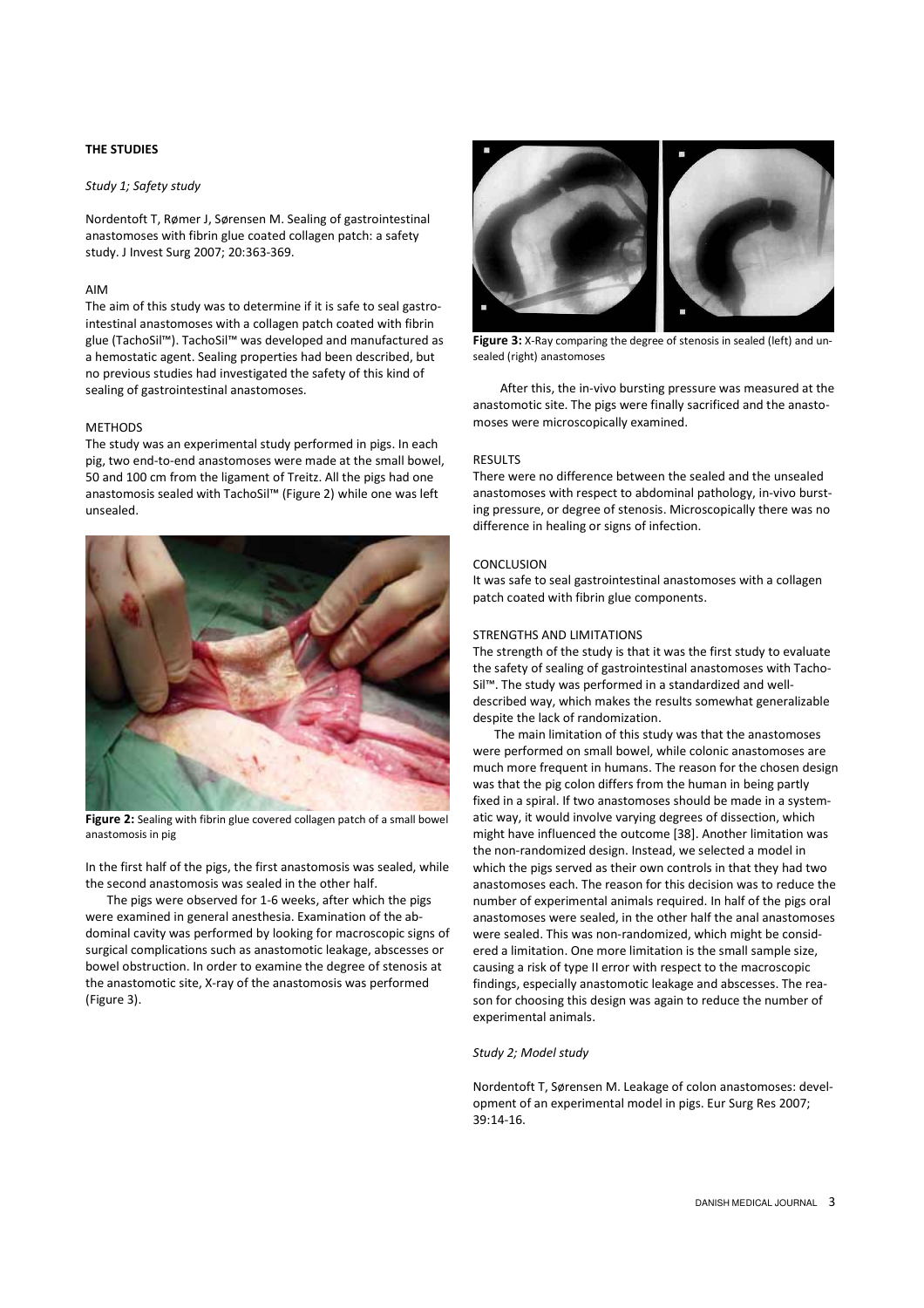#### AIM

The aim of this study was to develop a model of a significantly leaking colonic anastomosis in the pig.

#### **METHODS**

Colonic anastomoses were made in pigs. The anastomoses were made on the free part of the transverse colon, not involved in the colon-spiral. In all anastomoses, a standardized rupture in the anastomotic line was made. The rupture ranged from 5 mm in the first group of pigs, increasing subsequently to 21 mm in the last group. The pigs were sacrificed after seven days or earlier if any signs of illness were presented. The endpoints were macroscopic leakage and fecal peritonitis. The defect in the anastomotic line was considered too small to induce significant leakage if two consecutive animals in the group did not develop signs of leakage of peritonitis. Until this goal was reached, new groups of pigs were operated with increasing defects in the anastomotic line.

## **RESULTS**

Groups of pigs with defects of 5, 6, 7, 10, 15, 18 and 21 mm of the anastomotic line were investigated. In the 5-18 mm groups 0-33% of the pigs developed macroscopically leakage or peritonitis. In the group of pigs with a 21 mm defect of the anastomotic line 100% of the pigs developed macroscopic leakage and peritonitis.

#### CONCLUSION

In an animal model of anastomotic leakage of pig colon, a 21 mm defect will result in a reliable and reproducible clinically significant leakage from the anastomosis.

#### STRENGTHS AND LIMITATIONS

The strength of the study was that it was the first study trying to develop a validated model of an incomplete and significantly leaking colonic anastomosis in pigs [38]. Up to this study most experimental sealing studies had been made on random models. The main limitation of this study was the study design. The ideal study would be an RCT randomizing the pigs to different sizes of leak in the colonic anastomoses. To avoid type 1 and 2 errors this design would involve 10-20 pigs in each group, i.e. around 100 pigs in total, which would be very demanding, due to both economical and ethical considerations. Another limitation is that all of the endpoints were macroscopic findings. A leakage might occur as a micro-leakage, not causing visible leakage or fecal peritonitis, but microscopically inflammation in the abdominal cavity. The reason for the decision of only focusing on macroscopic findings as endpoints were that some degree of inflammation of the peritoneum would be expected 7 days after a laparotomy thus raising the risk of false positive results.

# Study 3; Efficacy study

Nordentoft T, Holte K. Preventing clinical leakage of colonic anastomoses with a fibrin-coated collagen patch sealing - an experimental study. Arch Clin Exp Surg 2014; 3:201-206.

#### AIM

The aim of this study was to determine if a collagen patch coated with fibrin glue (TachoSil™) was able to seal a leaking colonic anastomosis and thereby preventing clinical leakage and peritonitis.

#### **METHODS**

A colonic anastomosis with a 21 mm defect in the anastomotic line, according to the model described in Study 2, was created in 20 pigs. The anastomoses were made on the free part of the transverse colon, not involved in the colon-spiral. The animals were randomized to sealing or no sealing with the anastomotic line being covered with TachoSil™ in the sealing group. The pigs were observed for seven days after which they were sacrificed. However, the pigs were sacrificed earlier if any signs of illness were presented. The endpoints were visible leakage at the anastomotic site, fecal peritonitis and sacrificed/death before end of the observation period.

#### **RESULTS**

A significant reduction in macroscopic anastomotic leakage and fecal peritonitis were observed in the sealing group (Fischer's exact test, p=0.0055). A non-significant reduction of death and early sacrifice was found in the sealing group (Fischer's exact test, p=0.3034).

#### **CONCLUSION**

A collagen patch coated with fibrin glue components efficiently sealed leaking colonic anastomoses in the pig.

#### STRENGTHS AND LIMITATIONS

The main strengths of this study were the validated experimental model used, the randomized design, and the uniform and thereby convincing results.

This study has some limitations. The key aim of the present thesis, and thereby the studies included, was to evaluate if the fibrin glue collagen patch was able to seal a colonic anastomosis and thus prevent clinical anastomotic leakage. Nevertheless, it was not a study on anastomotic leakage, but on sealing of incomplete anastomoses. The ideal study would be a study design randomizing complete colonic anastomoses to sealing or not, but since the frequency of spontaneous anastomotic leakage in healthy pigs is very low, a very large number of animals would have to be included to prevent the risk of Type 2 error. The number of pigs would be very demanding, due to both economical and ethical considerations. Another limitation is that the study was made on pigs and not on humans, since pig colon is not completely similar to human colon. This raises the question whether the results might be reproducible in humans or not. However, the colon of the pig is very similar to the human colon in regards to anatomy, physiology, digestive function and splanchnic blood flow. On the other hand, the anatomy differs from man since the pig colon consists of a spiral, in which most of the colon is coiled together [38]. Thus, this limitation must be considered minor.

# Study 4; Systematic review

Nordentoft T, Pommergaard H-C, Rosenberg J, Achiam MP. Fibrin glue does not improve healing of gastrointestinal anastomoses: a systematic review. Eur Surg Res. 2015, 54(1-2), 1-13.

#### AIM

The aim of this systematic review was to investigate if fibrin glue has a histological or biochemical effect on the healing of gastrointestinal anastomoses.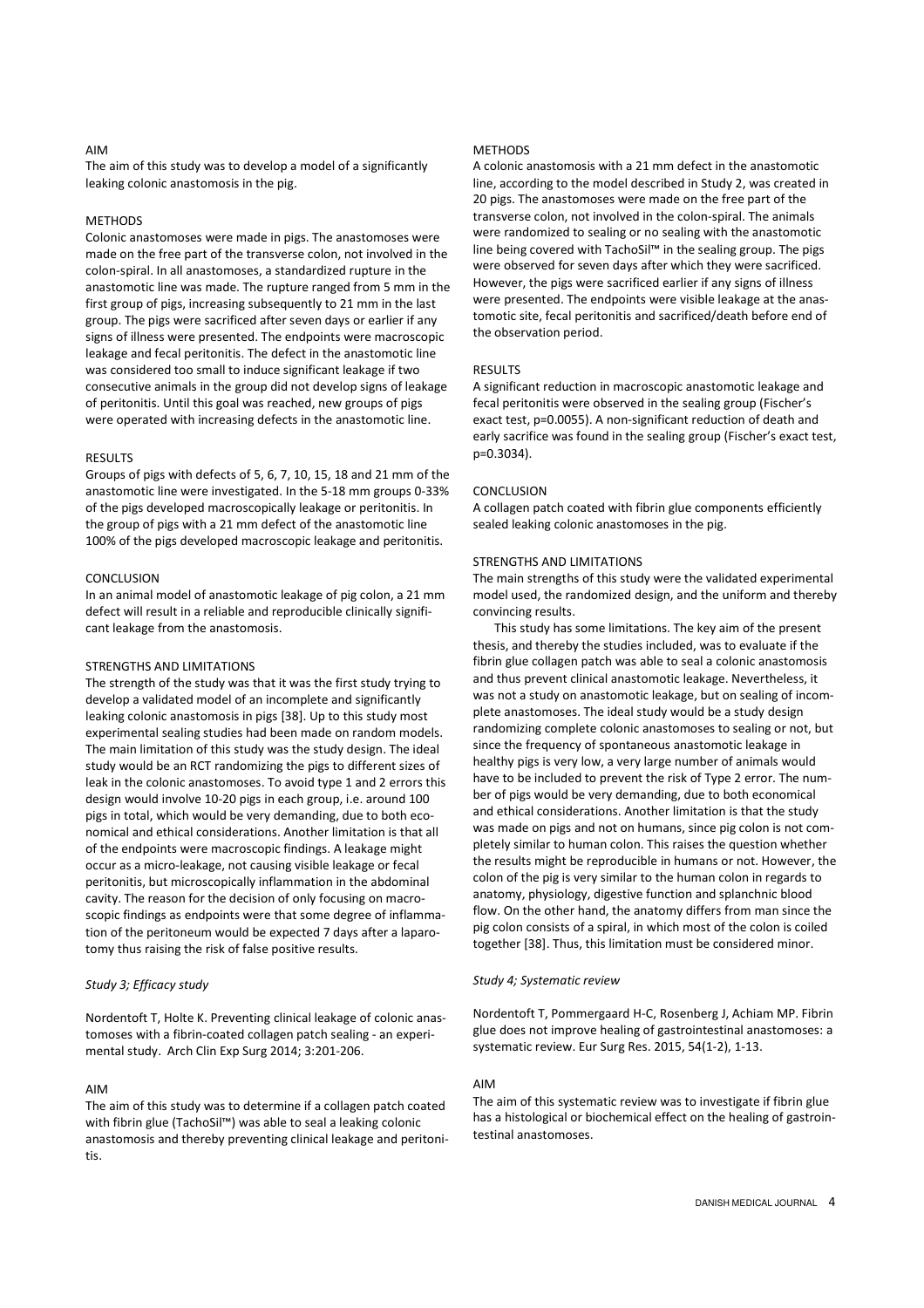## **METHODS**

A systematic review was performed according to the PRISMA guidelines [39]. To be included in the quantitative synthesis of the review, a study had to fulfill all of the three following criteria: 1) A study on gastrointestinal anastomoses. 2) Anastomosis sealed with fibrin glue. 3) A control group to the sealed anastomosis must exist in the study design. For further details on the search strategy, study selection criteria please see the manuscript attached to this thesis.

# **RESULTS**

Twenty-eight studies were included in the qualitative synthesis. All of the studies were experimental, since no human study fulfilled the above-mentioned criteria. The results of the studies were conflicting, but predominantly negative or neutral, since only seven out of the 28 studies revealed a positive effect of fibrin glue on the healing of the anastomosis.

Among the studies with positive results 3 of 7 (43%) of the anastomoses were made on small intestine, whereas this was only the case in 11% and 18% studies with negative results and no effect, respectively. No differences were found relating to of type of fibrin glue used or kind of experimental animal.

# CONCLUSION

It is unlikely that fibrin glue has a positive influence on the healing of gastrointestinal anastomosis. Consequently, it is likely that a positive effect of sealing with fibrin glue on the overall outcome might be due to mechanical properties of the sealing.

If fibrin glue has any positive effect on healing of anastomoses, this effect might be impaired by an infected environment such as in the colon.

# STRENGTHS AND LIMITATIONS

The strength of the review is that it is made as a systematic review according to the PRISMA guidelines [39]. Furthermore, this is the first review on this subject.

This study has certain limitations too. Bias assessment of the individual studies was not performed. Suitable tools for evaluation of studies exist for observational and interventional clinical studies [40]. However, no validated methods for experimental studies exist. Another important limitation of this review is the high degree of heterogeneity between the studies both with regard to evaluation of healing, study design, and outcome measures. Macroscopically healing was the primary endpoint in all of the studies. Hence, microscopically healing was sparsely and occasionally unsystematically described, and a meta-analysis was therefore not possible. Such heterogeneity is known to limit comparability of the studies, which may be a partly explication to the inconsistent results of the studies [40]. Publication bias is existing for all types of studies, but are almost four times more common in experimental studies compared with randomized controlled trials [41]. Therefore, the experimental design of the included studies may be subject to a high degree of publication bias, which may overestimate the effect of FG. Selection bias is less common in experimental studies due to a high degree of similarity between the animals compared with humans in clinical trials. Furthermore, 61% of the included studies were randomized, which further reduces the risk of selection bias. Finally, none of the studies were performed in humans, which must be considered a limitation for clinical applicability.

# **DISCUSSION**

#### Basic findings

The present thesis has three major conclusions: It was feasible and safe to seal gastrointestinal anastomoses with a fibrin-coated collagen patch, the fibrin-coated collagen patch was able to seal an incomplete anastomosis in an experimental model, and the effect of this sealing was probably due to mechanical/physical properties of the fibrin glue or the patch and not due to healing properties. Furthermore, an experimental model of a leaking colonic anastomosis has been developed.

## Anastomotic leakage in colorectal surgery

Anastomotic leakage remains the most serious complication in colorectal surgery. The reported leakage range is 1-39%, but comparison of studies is difficult due to lack of standardized definitions [13;14;16;21;42]. According to the national database of the Danish Colorectal Cancer Group (DCCG), to which all operations for colorectal cancer in Denmark are reported, the overall leakage frequency is 8.4% with 6.0% on the colon anastomoses and 15.8% on the rectum anastomoses [1]. Thus, the number of anastomotic leakages is around 275/year after operation for colorectal cancer and around 450/year, if all colorectal anastomoses are included. When the Danish numbers are extrapolated according to the numbers given in table 1, approximately 37,000 leakages would occur per year in the Europe Union, 14,500 per year in USA and around 146,000 worldwide.

The pathophysiological mechanisms for anastomotic leakage are widely unknown, although compromised blood supply and thereby impaired healing of the anastomosis are considered central in this mechanism [43-46].

Risk factors for anastomotic leakage have been intensively studied. The demographic factors male gender, obesity and abuse of tobacco have been shown to be independent risk factors [10;18;20;22;47-50], while alcohol abuse do not seems to be an independent risk factor [51]. Severe comorbidity, such as cardiovascular pulmonary disease and use of steroid as well as general malnutrition and low s-protein or s-albumin, have been shown to be risk factors [5;9;13;22;24;48;52-54]. Preoperative chemotherapy, American Society of Anesthesiologists (ASA) score > 2, acute operation, long duration of surgery, intraoperative complications and blood loss increases the risk of anastomotic leakage too [13;20;23;24;47;50;53-55].

The localization of the anastomosis is essential to the risk of anastomotic leakage too, since the highest incidence of anastomotic leakage is at the low rectum where the incidence might be as high as 20% falling gradually to 2-5% at the right colon [6;11;13;20;23;26;50;54] (Figure 5).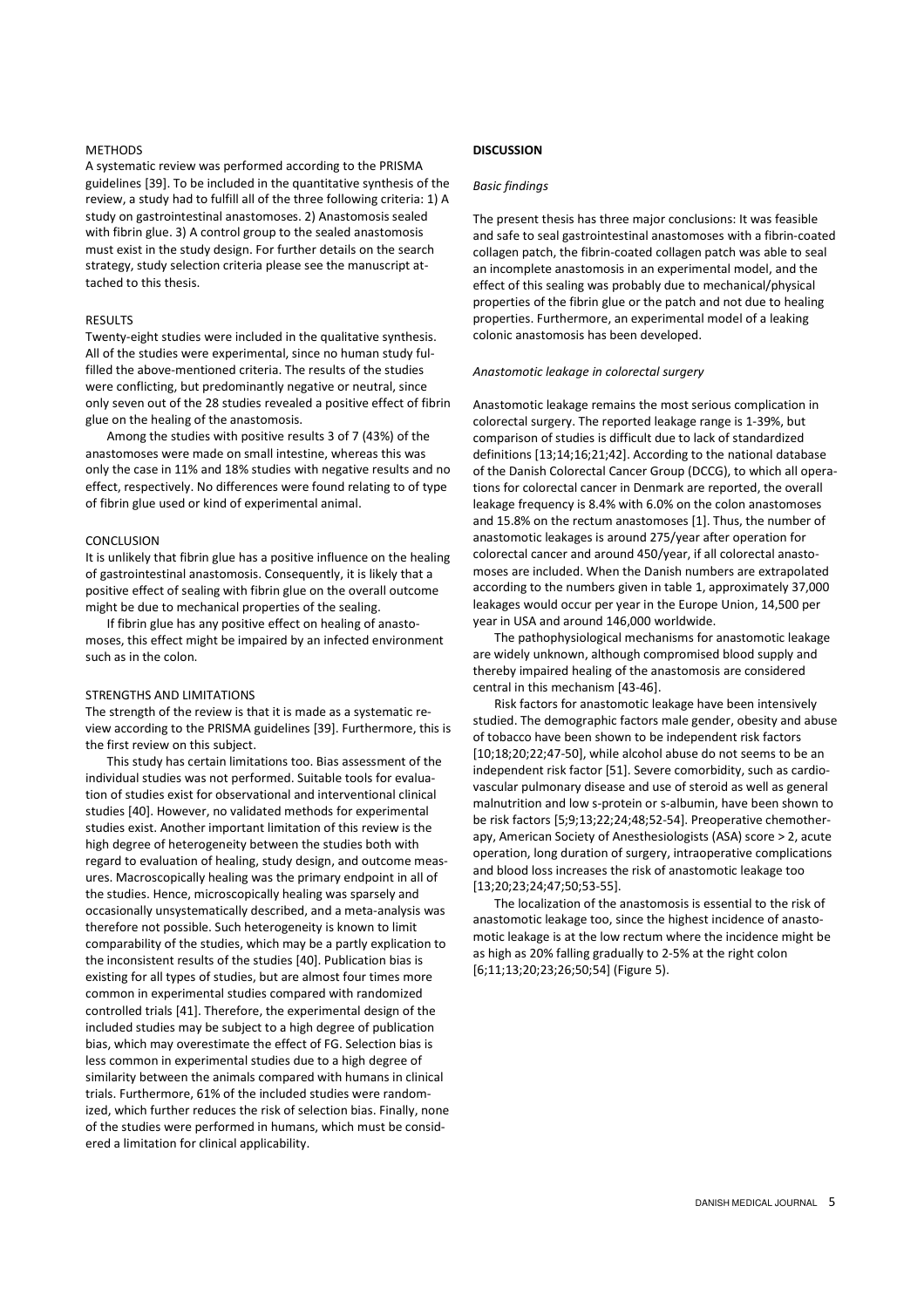

Figure 4: General risk of anastomotic leakage depending on localization of the anastomosis

The reason for the influence of the anastomoses localization is probably the differences in blood supply, since rectum has a more vulnerable blood supply than the right colon. Similarly, the lack of sufficient blood supply is probably the reason for the increased risk for anastomotic leakage in patients with severe cardiopulmonary or vascular disease. Furthermore, immunological differences between colonic and rectal anastomoses might be another explication of higher frequency of leakage on rectum [56].

Perioperative interventions such as bowel preparation, temporary stoma creation or drain insertion do not influence the incidence of anastomotic leakage [14;57;58], and until now no operative intervention studies has demonstrated the ability to reduce the leakage rate.

#### Clinical consequences

The immediate consequences of anastomotic leakage are dramatic. The mortality of this complication is reported to be as 6- 44% [6;12-14;19;22;24-27]. According to the calculations in the previous paragraphs this indicates that anastomotic leakage in colorectal surgery causes between 30-200 deaths in Denmark per year and around 9000-64000 deaths per year worldwide. Moreover, anastomotic leakage is a cause of severely increased morbidity and prolonged hospital stay [22;24;25;27], and thereby significantly increased economical expenses.

Anastomotic leakage has significant long-term consequences as well. Patients operated for a colorectal cancer and surviving an anastomotic leakage have a significant increased risk of cancer related death and thereby reduced five-year survival [11;19;21;25;59-63]. The reduction in survival is highly significant, e.g. one study reports a reduction in five-year survival is reported from 63.7% to 25% after anastomotic leakage [19]. Also, the frequency of local recurrence [12;59-62] and distant recurrence [63] is increased after anastomotic leakage. The reason for these findings is not fully understood, but the delay or cancellation of chemotherapy caused by the leakage might contribute [63]. Immunological effects induced by peritonitis and septicemia caused by the leakage might be another explication [64]. Subclinical leakages

Anastomotic leakage can manifest as fulminant peritonitis, local abscess or be subclinical. If the condition includes clinically or paraclinically recognized peritonitis, it always requires acute reoperation. However, if the only manifestation is a smaller, local abscess, an option might be percutaneous or trans-bowel drainage, possibly combined with a diverting stoma [15;28-30;62;65]. The subclinical anastomotic leakages are most often not recognized and are considered to be less dangerous and to have less impact on the short-term and long-term outcome [62]. Thereby, the frequency of subclinical leakage is widely unknown, but more, radiological studies on leakage after operation for rectal cancer revealed that the number of subclinical leakages was 2-3 times as high as the clinically identified leakages [15;28;30].

The reason why some leakages remain subclinical is widely unknown. It might be hypothesized that these leakages are bounded by omentum, other peritoneal surfaces etc., and thereby sealed by natural factors.

# Sealing of anastomoses

Sealing or coating of colorectal anastomoses with a variety of materials has been investigated in both clinical and experimental studies as an attempt to reduce the frequency of anastomotic leakage or to reduce the consequences of these. Unfortunately, many of these attempts have failed to show convincing results [66;67]. Several experimental studies have shown promising results, but these results were often not reproducible, especially in human studies.

Sealing with omentum has been tried in experimental as well as human studies. One study on dog colon anastomoses found no beneficial effect on clinical outcome or bursting pressure compared to controls [68]. Another study on rat showed a positive effect on clinical leakage and death as well as healing factors after omental sealing of incomplete anastomoses compared to controls. After microscopically examination, the authors concluded that the omental sealing is providing a biologically viable plug to prevent early leakage and is a source of granulation tissue and neovasculature for later wound repair [69]. A human randomized controlled trial (RTC) on 126 colorectal anastomoses found significant reduced frequency of anastomotic leakage in the sealinggroup [70] similar to another RTC on sealing 112 rectal anastomoses [71]. Nevertheless, in a third human RCT on 712 colorectal anastomosis, no difference in the clinical outcome between sealing-group and controls were found [72].

Three experimental studies have investigated peritoneal graft for sealing colonic anastomoses. One study on dogs found significant less anastomotic leakage and improved healing in the sealing group [73], while two studies on rats and dogs were not able to demonstrate improvement in anastomotic leakage compared to controls [68;74]. In one of these studies, impaired bursting pressure and anastomosis healing were demonstrated in the sealing group, and on basis of the microscopical findings the authors hypothesized that this was due to aggravated adhesions creating a favorable environment for bacteria leading to decreased healing [74]. No human studies on sealing with peritoneal grafts have been published.

Sealing of colonic anastomoses with small intestinal submucosa has been investigated in two, experimental studies by the same authors [75;76]. No benefit in anastomotic leakage and similar was found, but in one of the studies the sealing was found to have a positive effect on bursting pressure and healing in the early phase since neovascularization, fibroblast ingrowth and collagen deposition were significantly increased after 4 days compared to controls [76]. No human studies on sealing with small intestinal submucosa have been published.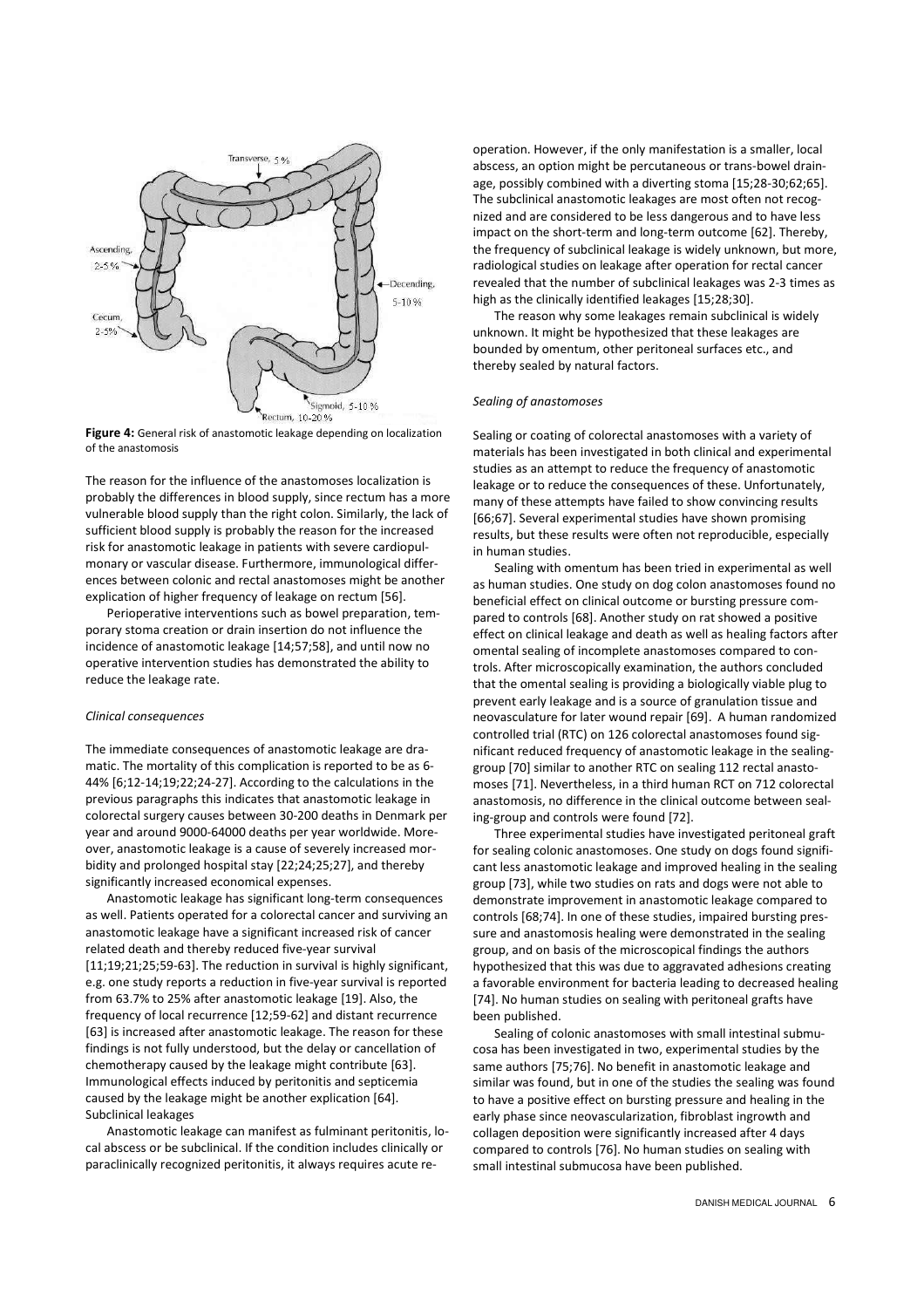Two experimental studies on sealing colonic anastomoses in rat with amniotic membrane have been published by the same authors. In one study normal and high-risk anastomoses were sealed [77]. This study failed to demonstrate beneficial effect on anastomotic leakage but found increased bursting pressure in the sealed group. Also, healing was improved since fibroblast activity, collagen deposition, and hydroxyproline concentration were all significantly higher. In the other study the anastomotic sealing was studied in a model of peritonitis [78]. Bursting pressure and microscopical healing was improved in this study too, and the authors concluded that the sealing physically protected the anastomoses from the negative effect of the intraperitoneal sepsis on the healing process. No human studies on sealing with amniotic membrane have been published.

Sealing of colonic anastomoses in rats with platelet-rich plasma has been shown to improve bursting pressure. Furthermore, less inflammation and improved healing factors such as hydroxyproline level and collagen production were found in the sealing group [79]. No human studies on sealing with platelet-rich plasma have been published.

Two experimental studies on sealing colonic anastomoses in rats with hyaluronic acid/carboxymethylcellulose (Seprafilm®) showed no benefit of the sealing on bursting pressure, anastomotic strength or histopathologic healing [80;81]. However, in a human RTC anastomotic leakage, fistula formation, abscess formation, peritonitis, and sepsis were significantly more frequent in the sealing group [82].

Three experimental studies on sealing colonic anastomoses with polyglycolic acid mesh have been published, although with conflicting results. In a study on dogs, no effect on anastomotic leakage and healing was found in a septic environment [73]. A study on complete and incomplete colonic anastomoses in rats found increased leakage, decreased bursting pressure and impaired microscopical healing in the sealing group and concluded that the impaired healing was probably due to reduced peritoneal or omental contact [83]. In contrast to this, another study on rabbit colon found increased bursting pressure and no difference in histological healing, concluding that the increased bursting pressure was a result of the external mechanical support to the anastomoses [84]. No human studies on sealing with polyglycolic acid mesh have been published.

Polypropylene mesh has been used for sealing colonic anastomoses in two experimental studies. One study on dogs found significant less anastomotic leakage in the sealing group [68], while another study on rabbits showed in increased bursting pressure in the sealing group, but no difference in anastomotic leakage [85]. No human studies on sealing with polypropylene mesh have been published.

Different kinds of cyanoacrylate have been use for sealing colonic anastomoses in six experimental studies. None of these studies were able to demonstrate any difference in anastomotic leakage compared to controls, but some of the studies found decreased bursting pressure, more strictures and increased inflammatory reaction in the sealed groups [86-91]. No human studies on sealing with cyanoacrylate have been published.

Numerous other coating materials have been tried in experimental studies without positive results [66;67].

# Sealing with fibrin glue

Most promising and consistent results have been seen in sealing with fibrin glue. Sealing of anastomoses with fibrin glue has been studied in both human and experimental studies. The sealing studies included in this thesis all comprise of sealing with fibrin glue.

From Study 1 we conclude that sealing of gastrointestinal anastomoses with a fibrin glue coated collagen patch (TachoSil™) was safe [92]. No similar safety studies on humans have been published and none of the previously published human studies with fibrin glue have reported safety problems such as stenosis, abscess or anastomotic leakage. In a resent feasibility- and safety study, 25 patients had a rectal anastomosis sealed by TachoSil™. The patch was found feasible and safe, since no adverse events were considered related to TachoSil™ [93]. In another nonrandomized, human study, 24 colorectal anastomoses was sealed with TachoSil™ and compared to similar, non-sealed patients. In this study, like the others, no adverse events was related to the sealing was found [94].

In contrast to the human studies, some safety problems with sealing colorectal anastomoses with TachoSil™ in experimental studies have been reported. In a recently published study, in which incomplete colonic anastomoses in mice were sealed with TachoSil™, an increased rate of bowel obstruction in the sealinggroup was found [95]. This finding is in line with the results of a study by Chmelnik et al. [96], which reported a high frequency of stenosis at the anastomotic site after similar sealing of small bowel anastomoses in rats. Consequently, they concluded that this kind of sealing could not be recommended in small-diameter anastomoses. No other studies on sealing with fibrin glue have revealed similar results, and therefore it is likely to believe that it is rather the patch than the fibrin glue per see that causes the stenosis. The results from these studies indicate that TachoSil™ is unsuitable for sealing small-diameter anastomoses, while it is safe to use is for sealing of other anastomoses.

The effect of fibrin glue sealing of colorectal anastomoses has been investigated as well. In a human study by Huh et al. [97], 223 patients with rectal cancers were randomized for sealing or no sealing after stapled anastomosis. The clinical leakage rate was 10.9% in the non-sealed group and 5.8% in the sealed group. However, this difference was not significant probably due to a Type 2 statistical error. The study is the only human RCT on sealing colorectal anastomosis with fibrin glue. One recent, nonrandomized study on sealing colonic anastomoses with TachoSil™ found that the sealing was associated with shorter postoperative stay compared with a similar, non-sealed group [94]. The efficacy of sealing colorectal anastomosis with both liquid and meshbound fibrin glue has been investigated in experimental studies as well. The results according to the macroscopically endpoints such as anastomotic leakage, abscess formation and bursting pressure or anastomotic strength are varying, but mainly positive. A recent study on mice found a decreased rate of leakage after sealing of insufficient anastomoses with TachoSil™, but no difference in breaking strength [95]. The same study reported an increased rate of bowel obstruction as described in the previous paragraph. In a similar study Palentis et al. found significantly lower mortality and leakage rates, as well as significantly higher bursting pressure values and histopathologic scores [98]. Several experimental studies on sealing colorectal anastomoses with liquid fibrin glue have been conducted as well. Most studies were made on rat colon under different conditions. A majority of studies reported a positive effect on the macroscopically endpoints anastomotic leakage, bursting pressure or anastomotic strength [80; 99-108]. Nevertheless, a few studies found a negative effect of the sealing [109-111].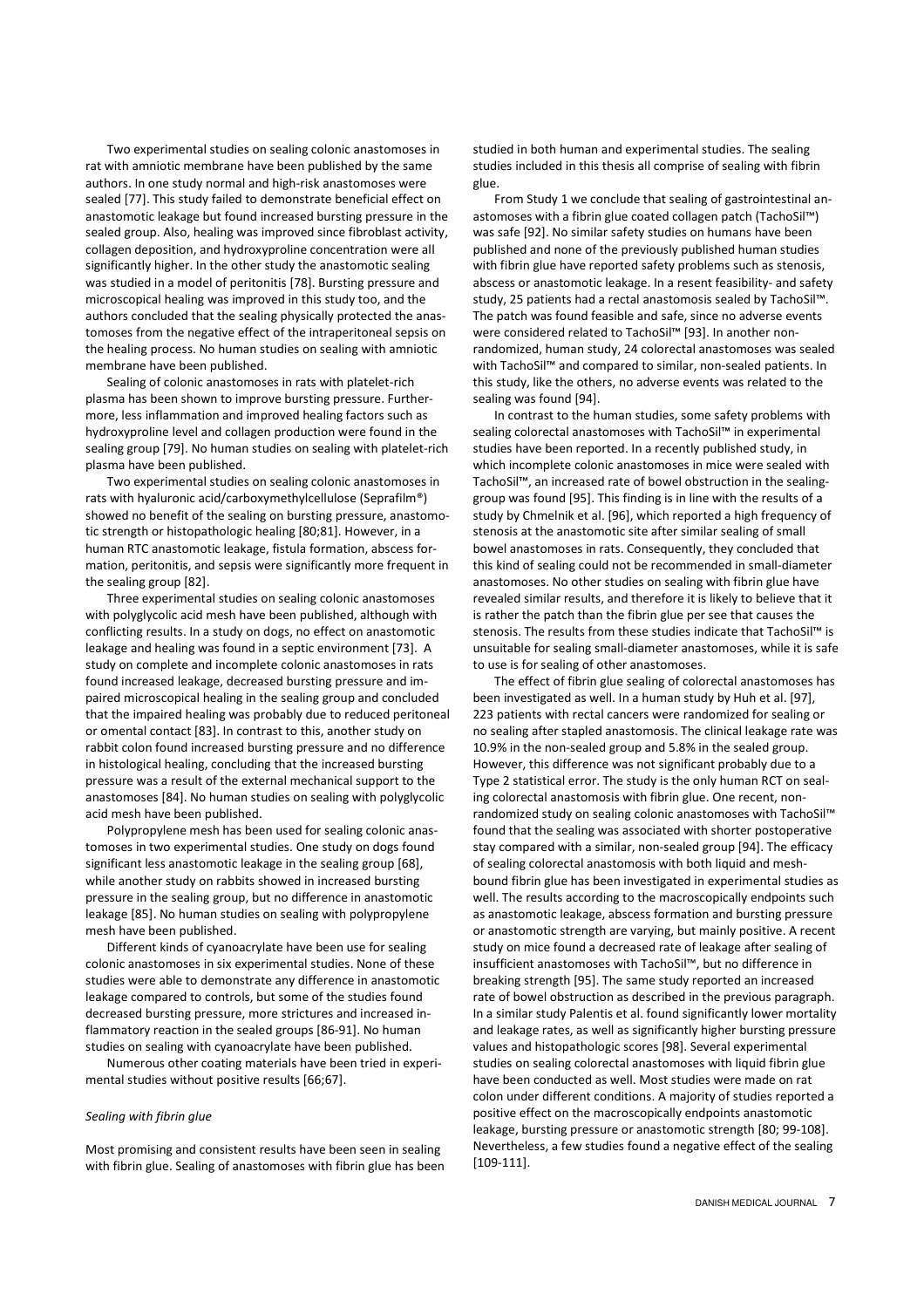The results of both human and experimental studies are in line with the results of the efficacy study included in this thesis, Study 3 [112]. While the effects of fibrin glue sealing for the macroscopic factors anastomotic leakage, bursting pressure, and anastomotic strength are predominantly positive, this is not the case for histological/biochemical healing of the anastomosis sealed with fibrin glue. In Study 4 [113], 28 studies on sealing of gastrointestinal anastomoses with fibrin glue were included [80;92;96;98;99;101-105;107;108;110;111;114-127]. Only seven of the studies were positive on the microscopic healing of the anastomoses after fibrin glue was added [98;106- 108;116;119;126]. On the other hand, in the same 28 studies only two studies revealed a negative effect on bursting pressure or macroscopic properties [96;110], while 14 studies reported a positive effect on these macroscopically parameters. From these findings we conclude, that a positive effect of fibrin glue sealing of gastrointestinal anastomosis most likely is due to a mechanical influence and not due to improved healing. From the results of the systematic review and from the literature discussed above, we find it likely that the positive effects of sealing colorectal anastomosis with fibrin glue is due to a mechanical barrier. Furthermore, we believe that the positive effect of fibrin glue sealing primarily is by avoiding subclinical leakages to develop into clinical leakages.

# **CONCLUSION**

The studies included in this thesis have shown that:

- Sealing of colonic and small bowel anastomoses with Tacho-Sil™ is both safe and feasible.
- The developed pig-model of clinically significant anastomotic leakage is both feasible and reproducible.
- TachoSil™ is able to seal an anastomotic leakage using this model.
- Fibrin glue does not seem to have a positive effect on healing of gastrointestinal anastomoses according to the current evidence. Thus, we find it likely that a positive effect of anastomotic sealing with fibrin glue is due to mechanical/psychical properties and not due to increased healing per se.

## PERSPECTIVES/FUTURE RESEARCH

The present studies showed that sealing of anastomoses in a pigmodel of defect, colonic anastomoses is safe and efficient. Since FG probably has no additional effects on anastomotic healing, the mechanism of the sealing must be mechanical. If these results can be transferred to humans, it would be a major step in the development of colorectal surgery by hindering the development of sub-clinical to clinical leakages.

To answer this question human RCTs must be designed and conducted. To recruit patients and surgeons for such studies would properly not be a problem, since colorectal anastomoses are preformed frequently, both in Denmark and worldwide, and since many specialized centers for colorectal surgery exist, especially in Europe and USA. Nevertheless, such RCTs will lead to two major challenges, one technical and one economical. The technical challenge comes from a correct application of the mesh around the anastomosis in the area of laparoscopic surgery. The studies in this thesis were all performed as open surgery. Since the start of these studies, laparoscopic colorectal surgery has gained increasing interest and is today the gold standard in many

centers. Although efforts in developing a laparoscopic application tool for TachoSil™ have been substantial, none of these devices have yet been useful. This challenge must be solved.

The economical challenge comes from the huge number of patients that needed to be included in such a trail. A RCT where patients are randomized to sealing or no sealing after colorectal anastomoses should be performed. This kind of study might be performed on either colonic or rectal anastomosis, but both have advantages and disadvantages: The obvious advantage of a study on colonic anastomoses is the easier application compared to rectal anastomoses, especially the low ones. The disadvantage of a colonic study is the lower leakage rate on colonic anastomoses compared with rectal anastomoses, and thereby the higher sample size required to avoid a Type II error.

The hypothesis in such an RCT might be that sealing with TachoSil™ will reduce the leakage frequency with 50%. Provided an  $\alpha$  = 0.05 and  $\beta$  = 0.20 the minimal required sample size would be 2 x 800 in a study on all colon anastomoses, 2 x 400 in a study on left colon anastomoses, or 2 x 150-200 in a study on rectal anastomoses. These calculations are made from the leakage rates given in figure 5. Such a study has to be done as a multicenter study, probably international and it will therefore require considerable amount of work and significant economic support.

On the other hand, if such an RCT succeeded to reproduce the results of the present studies in humans, a huge step would have been taken in solving the most important problem in colorectal surgery.

# SUMMARY

#### **Backaround**

Colorectal cancer (CRC) is the most common cancer of the gastrointestinal tract. In Denmark is CRC the 3. most frequent form of cancer and the 3. leading cause of cancer-related death.

#### Anastomoses

Surgical resection is the only curative treatment of CRC and in Denmark about 85% of patients with CRC therefore operated. An anastomosis will be established in most cases. Colorectal anastomoses are established in the treatment of benign diseases too, i.e. as part of the surgical treatment of inflammatory bowel disease and in acute surgery. Furthermore anastomoses are conducted in other parts of the gastrointestinal tract. i.e. esophagus, stomach, small bowel and bile system.

#### Anastomotic leakage (AL)

AL is the most serious complication of gastrointestinal surgery with a 30-day mortality of 13-27%. The reported AL rate ranges from 1 to 39%. In addition to immediate clinical consequences AL is an independent predictor of reduced general and cancerspecific survival. Leakage can manifest as generalized peritonitis, requiring acute re-surgery or as a more localized accumulation/abscess or as a subclinical leakage.

#### Sealing of anastomoses

Numerous studies on anastomotic sealing have been conducted with the aim of reducing the number of AL's. The results of these are conflicting and predominantly disappointing. The drug Tacho-Sil® (TS) consists of a collagen patch, which on the one side is coated with Fibrin Glue (FG), which gives it an adhesive property. TS is registered for use in surgical hemostasis.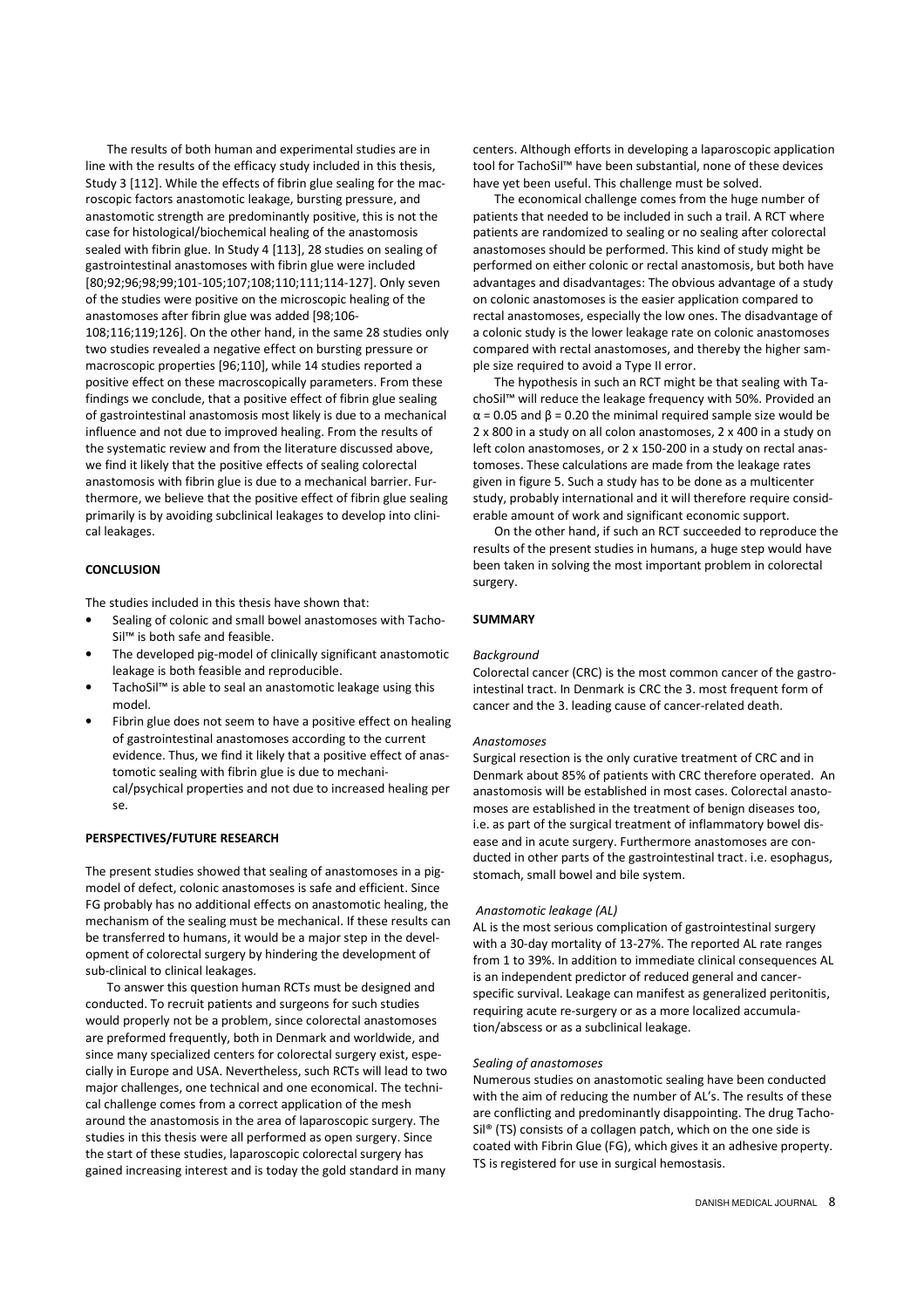# Animal Models

Spontaneous AL in animals is infrequently. It is therefore necessary to use a model of AL. No such model exists and must be developed.

**Objective** 

- To clarify if the sealing of anastomoses with TS is feasible and safe in an experimental design.
- To develop a standardized model of AL in pigs.
- To clarify if sealing of colon-anastomoses with TS can reduce the number of clinical ALs in an experimental design.
- To clarify whether there is evidence that FG influences healing of gastrointestinal anastomosis.

# Studies

Safety Study, that examines whether it is safe to seal anastomoses with a TS. Experimental study on pigs. Two anastomoses on each pig, one sealed with TS. After 1-6 weeks of observation the anastomosis were examined for AL, stenosis, strength and compared microscopic.

Results: No difference between sealed and un-sealed anastomosis.

This study is completed and published [92].

Model Study, to develop model of AL on pigs. A total of 22 pigs had an anastomosis of colon. All anastomoses were left with a standardized defect on 5-21 mm. The pigs were observed in order to assess how big the defect should be to the pigs developed visible leakage and/or fecal peritonitis.

Results: Model developed. 21 mm defect significant. This study is completed and published [128].

Efficacy study, testing if TachoSil® can seal an AL and thus prevent that this becomes clinically significant. A total of 20 pigs had a colon-anastomoses with a standardized defect of 21 mm. The pigs were randomized to sealing with TS or no sealing. Re-laparotomy after 7 days examining for visible leakage and/or fecal peritonitis. Results: TachoSil® able to seal the defect (p=0.0055). This study is completed and published [112].

Systematic review, with the purpose to study whether there is evidence that FG influence the healing of gastrointestinal anastomosis.

Results: Conflicting. FG does not seem to have an effect. This study completed and published [113].

# Conclusions

- Sealing of GI-anastomosis with TachoSil is safe and feasible
- A defect of at least 21mm must be left in an colon anastomosis to induce clinical peritonitis
- Sealing of defect colon-anastomosis in pigs with TachoSil can prevent clinical leakage and peritonitis
- FG has no positive effect on microscopically healing of GIanastomosis.

# LITTERATURE

- 1. DCCG: Årsrapport 2012.
- 2. SSI: Cancerregisteret; 2011.
- 3. WHO: From Ferlay J, Soerjomataram I, Ervik M et al. GLOBOCAN 2012 v1.0, Cancer Incidence and Mortality Worldwide: IARC CancerBase No. 11 [Internet]. Lyon, France: International Agency for Research on Cancer; 2013. Available from: Accessed on 5 August 2014.
- 4. Juo YY, Hyder O, Haider AH et al. Is minimally invasive colon resection better than traditional approaches?: First comprehensive national examination with propensity score matching. JAMA Surg 2014;149:177-184.
- 5. Golub R, Golub RW, Cantu R, Jr. et al. A multivariate analysis of factors contributing to leakage of intestinal anastomoses. J Am Coll Surg 1997;184:364-372.
- 6. Ruggiero R, Sparavigna L, Docimo G et al. Post-operative peritonitis due to anastomotic dehiscence after colonic resection. Multicentric experience, retrospective analysis of risk factors and review of the literature. Ann Ital Chir 2011;82:369-375.
- 7. Kockerling F, Rose J, Schneider C et al. Laparoscopic colorectal anastomosis: risk of postoperative leakage. Results of a multicenter study. Laparoscopic Colorectal Surgery Study Group (LCSSG). Surg Endosc 1999;13:639- 644.
- 8. Rose J, Schneider C, Yildirim C et al. Complications in laparoscopic colorectal surgery: results of a multicentre trial. Tech Coloproctol 2004;8 Suppl 1: 25-28.
- 9. Suding P, Jensen E, Abramson MA et al. Definitive risk factors for anastomotic leaks in elective open colorectal resection. Arch Surg 2008;143:907-911.
- 10. Benoist S, Panis Y, Alves A et al. Impact of obesity on surgical outcomes after colorectal resection. Am J Surg 2000;179:275-281.
- 11. Boccola MA, Buettner PG, Rozen WM et al. Risk factors and outcomes for anastomotic leakage in colorectal surgery: a single-institution analysis of 1576 patients. World J Surg 2011;35:186-195.
- 12. Branagan G, Finnis D. Prognosis after anastomotic leakage in colorectal surgery. Dis Colon Rectum 2005;48:1021-1026.
- 13. Buchs NC, Gervaz P, Secic M et al. Incidence, consequences, and risk factors for anastomotic dehiscence after colorectal surgery: a prospective monocentric study. Int J Colorectal Dis 2008;23:265-270.
- 14. Chambers WM, Mortensen NJ. Postoperative leakage and abscess formation after colorectal surgery. Best Pract Res Clin Gastroenterol 2004;18:865-880.
- 15. Goligher JC, Graham NG, De Dombal FT. Anastomotic dehiscence after anterior resection of rectum and sigmoid. Br J Surg 1970;57:109-118.
- 16. Hyman N, Manchester TL, Osler T et al. Anastomotic leaks after intestinal anastomosis: it's later than you think. Ann Surg 2007;245:254-258.
- 17. Kingham TP, Pachter HL. Colonic anastomotic leak: risk factors, diagnosis, and treatment. J Am Coll Surg 2009;208:269-278.
- 18. Law WI, Chu KW, Ho JW et al. Risk factors for anastomotic leakage after low anterior resection with total mesorectal excision. Am J Surg 2000;179:92-96.
- 19. Marra F, Steffen T, Kalak N et al. Anastomotic leakage as a risk factor for the long-term outcome after curative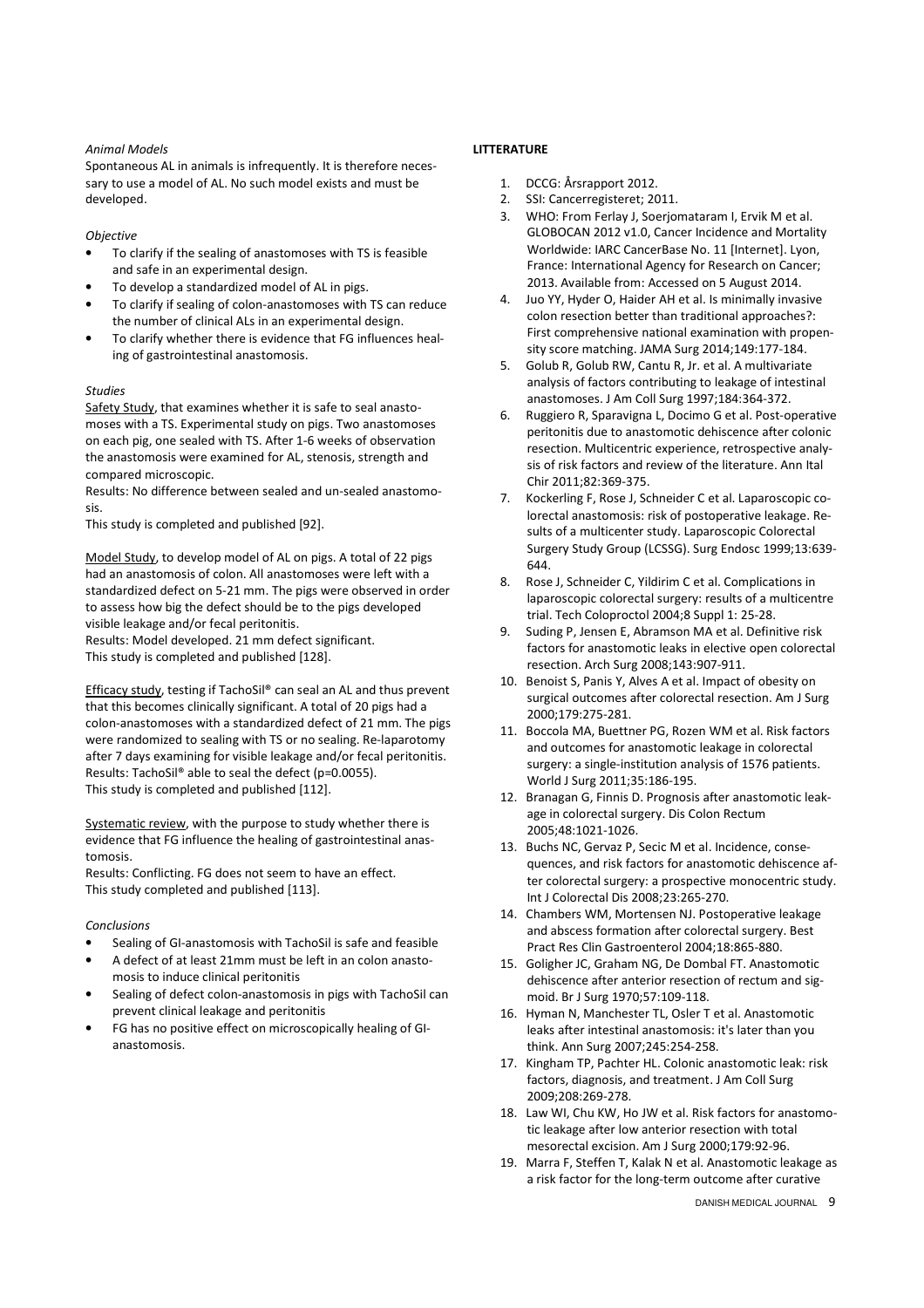resection of colon cancer. Eur J Surg Oncol 2009;35:1060-1064.

- 20. Matthiessen P, Hallbook O, Andersson M et al. Risk factors for anastomotic leakage after anterior resection of the rectum. Colorectal Dis 2004;6:462-469.
- 21. Walker KG, Bell SW, Rickard MJ et al. Anastomotic leakage is predictive of diminished survival after potentially curative resection for colorectal cancer. Ann Surg 2004;240:255-259.
- 22. Kang CY, Halabi WJ, Chaudhry OO et al. Risk factors for anastomotic leakage after anterior resection for rectal cancer. JAMA Surg 2013;148:65-71.
- 23. Krarup PM, Jorgensen LN, Andreasen AH et al. A nationwide study on anastomotic leakage after colonic cancer surgery. Colorectal Dis 2012;14: 661-667.
- 24. Choi HK, Law WL, Ho JW. Leakage after resection and intraperitoneal anastomosis for colorectal malignancy: analysis of risk factors. Dis Colon Rectum 2006;49:1719- 1725.
- 25. Kube R, Mroczkowski P, Granowski D et al. Anastomotic leakage after colon cancer surgery: a predictor of significant morbidity and hospital mortality, and diminished tumour-free survival. Eur J Surg Oncol 2010;36:120-124.
- 26. Lipska MA, Bissett IP, Parry BR et al. Anastomotic leakage after lower gastrointestinal anastomosis: men are at a higher risk. ANZ J Surg 2006;76:579-585.
- 27. Thornton M, Joshi H, Vimalachandran C et al. Management and outcome of colorectal anastomotic leaks. Int J Colorectal Dis 2011;26:313-320.
- 28. Dorricott NJ, Baddeley RM, Keighley MR et al. Complications of rectal anastomoses with end-to-end anastomosis (EEA) stapling instrument. Clinical and radiological leak rates and some practical hints. Ann R Coll Surg Engl 1982;64:171-174.
- 29. Karanjia ND, Corder AP, Bearn P et al. Leakage from stapled low anastomosis after total mesorectal excision for carcinoma of the rectum. Br J Surg 1994;81:1224-1226.
- 30. Nesbakken A, Nygaard K, Lunde OC et al. Anastomotic leak following mesorectal excision for rectal cancer: true incidence and diagnostic challenges. Colorectal Dis 2005;7:576-581.
- 31. Kofoed SC, Calatayud D, Jensen LS et al. Intrathoracic anastomotic leakage after gastroesophageal cancer resection is associated with reduced long-term survival. World J Surg 2014;38:114-119.
- 32. Rutegard M, Lagergren P, Rouvelas I et al. Intrathoracic anastomotic leakage and mortality after esophageal cancer resection: a population-based study. Ann Surg Oncol 2012;19:99-103.
- 33. Pommergaard HC, Achiam MP, Rosenberg J. External coating of colonic anastomoses: a systematic review. Int J Colorectal Dis 2012;27:1247-1258.
- 34. Vakalopoulos KA, Daams F, Wu Z et al. Tissue adhesives in gastrointestinal anastomosis: a systematic review. J Surg Res 2013;180:290-300.
- 35. FDA: Tisseel. 2014. http://www.fda.gov/BiologicsBloodVaccines/BloodBloo dProducts/ApprovedProducts/LicensedProductsBLAs/Fr actionatedPlasmaProducts/ucm089262.htm. Accessed 3th January 2015.
- 36. European Medicines Agency: Fibrinogen-containing solutions for sealant authorized by spray application.

2013.

http://www.ema.europa.eu/ema/index.jsp?curl=pages/ medicines/human/referrals/Fibrinogencontain-

ing solutions for sealant authorised for administrati on\_by\_spray\_application/human\_referral\_000332.jsp& mid=WC0b01ac05805c516f. Accessed 3th January 2015.

37. European Medicines Agency: TachoSil. 2014. http://www.ema.europa.eu/ema/index.jsp?curl=pages/ medicines/human/medicines/000505/human\_med\_001072.j

sp&murl=menus/medicines/medicines.jsp&mid=WC0b0 1ac058001d125. Accessed 3th January 2015.

- 38. Pommergaard HC, Rosenberg J, Schumacher-Petersen C et al. Choosing the best animal species to mimic clinical colon anastomotic leakage in humans: a qualitative systematic review. Eur Surg Res 2011;47:173-181.
- 39. Moher D, Liberati A, Tetzlaff J et al. Preferred reporting items for systematic reviews and meta-analyses: the PRISMA statement. Int J Surg 2010;8:336-341.
- 40. Higgins JPT, Green S. Cochrane Handbook for Systematic Reviews of Interventions Version 5.1.0 . The Cochrane Collaboration, 2011. Available from www.cochrane-handbook.org. 2011.
- 41. Easterbrook PJ, Berlin JA, Gopalan R et al. Publication bias in clinical research. Lancet 1991;337:867-872.
- 42. Platell C, Barwood N, Dorfmann G et al. The incidence of anastomotic leaks in patients undergoing colorectal surgery. Colorectal Dis 2007;9:71-79.
- 43. Foster ME, Laycock JR, Silver IA et al. Hypovolaemia and healing in colonic anastomoses. Br J Surg 1985;72:831- 834.
- 44. Shandall A, Lowndes R, Young HL. Colonic anastomotic healing and oxygen tension. Br J Surg 1985;72:606-609.
- 45. Sheridan WG, Lowndes RH, Young HL. Tissue oxygen tension as a predictor of colonic anastomotic healing. Dis Colon Rectum 1987;30:867-871.
- 46. Thornton FJ, Barbul A. Healing in the gastrointestinal tract. Surg Clin North Am 1997;77:549-573.
- 47. Bertelsen CA, Andreasen AH, Jorgensen T et al. Anastomotic leakage after anterior resection for rectal cancer: risk factors. Colorectal Dis 2010;12:37-43.
- 48. Kruschewski M, Rieger H, Pohlen U et al. Risk factors for clinical anastomotic leakage and postoperative mortality in elective surgery for rectal cancer. Int J Colorectal Dis 2007;22:919-927.
- 49. Lipska MA, Bissett IP, Parry BR et al. Anastomotic leakage after lower gastrointestinal anastomosis: men are at a higher risk. ANZ J Surg 2006;76:579-585.
- 50. Pommergaard HC, Gessler B, Burcharth J et al. Preoperative risk factors for anastomotic leakage after resection for colorectal cancer: a systematic review and meta-analysis. Colorectal Dis 2014;16(9):662-71.
- 51. Shabanzadeh DM, Sorensen LT. Alcohol drinking does not affect postoperative surgical site infection or anastomotic leakage: a systematic review and meta-analysis. J Gastrointest Surg 2014;18:414-425.
- 52. Eberl T, Jagoditsch M, Klingler A et al. Risk factors for anastomotic leakage after resection for rectal cancer. Am J Surg 2008;196:592-598.
- 53. Konishi T, Watanabe T, Kishimoto J et al. Risk factors for anastomotic leakage after surgery for colorectal cancer: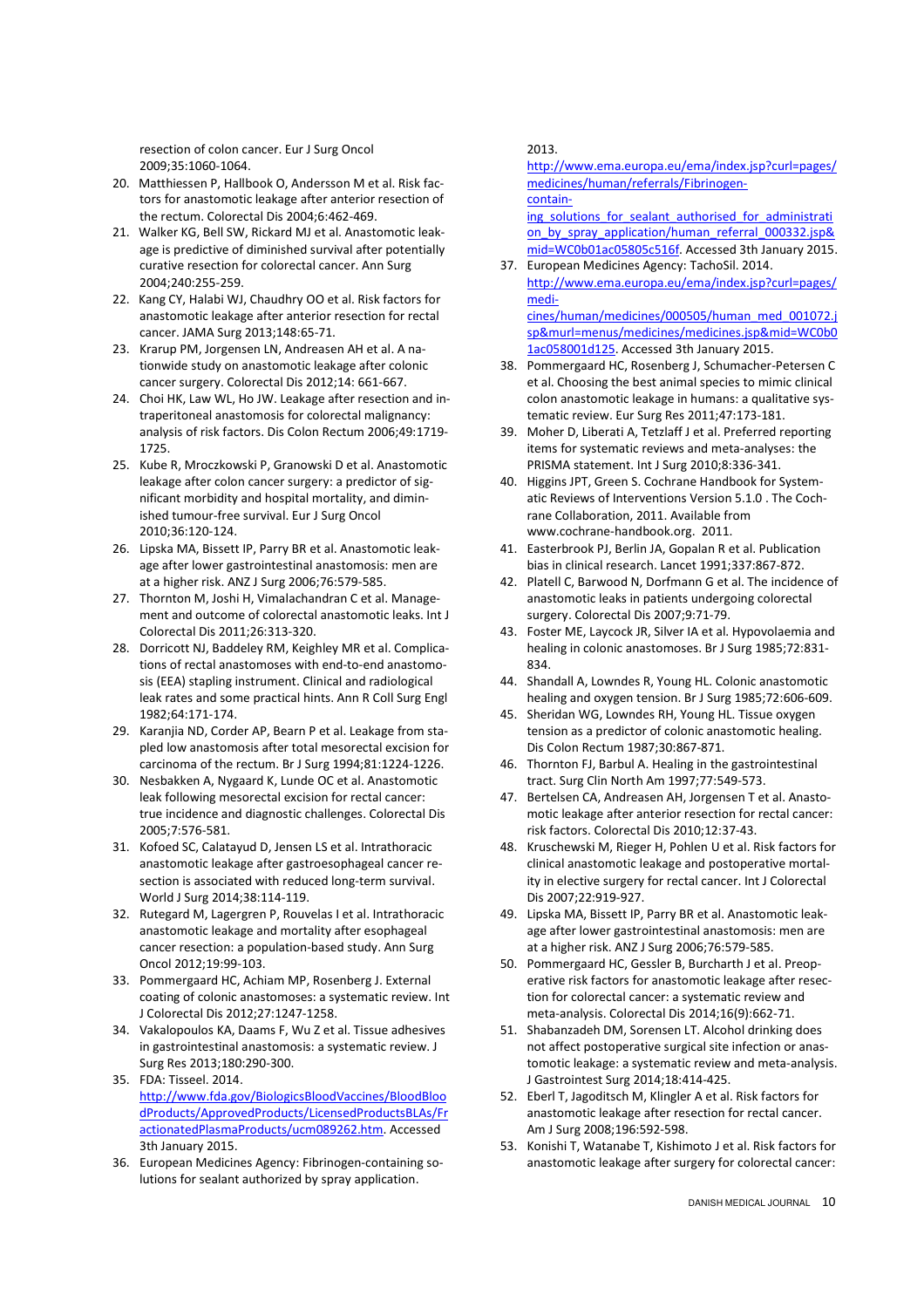results of prospective surveillance. J Am Coll Surg 2006;202:439-444.

- 54. Makela JT, Kiviniemi H, Laitinen S. Risk factors for anastomotic leakage after left-sided colorectal resection with rectal anastomosis. Dis Colon Rectum 2003;46:653- 660.
- 55. Leichtle SW, Mouawad NJ, Welch KB et al. Risk factors for anastomotic leakage after colectomy. Dis Colon Rectum 2012;55:569-575.
- 56. Chuang D, Paddison JS, Booth RJ et al. Differential production of cytokines following colorectal surgery. ANZ J Surg 2006;76:821-824.
- 57. Slim K, Vicaut E, Launay-Savary MV et al. Updated systematic review and meta-analysis of randomized clinical trials on the role of mechanical bowel preparation before colorectal surgery. Ann Surg 2009;249:203-209.
- 58. Urbach DR, Kennedy ED, Cohen MM. Colon and rectal anastomoses do not require routine drainage: a systematic review and meta-analysis. Ann Surg 1999;229:174-180.
- 59. Eberhardt JM, Kiran RP, Lavery IC. The impact of anastomotic leak and intra-abdominal abscess on cancerrelated outcomes after resection for colorectal cancer: a case control study. Dis Colon Rectum 2009;52:380-386.
- 60. Law WL, Choi HK, Lee YM et al. Anastomotic leakage is associated with poor long-term outcome in patients after curative colorectal resection for malignancy. J Gastrointest Surg 2007;11:8-15.
- 61. Mirnezami A, Mirnezami R, Chandrakumaran K et al. Increased local recurrence and reduced survival from colorectal cancer following anastomotic leak: systematic review and meta-analysis. Ann Surg 2011;253:890-899.
- 62. Ptok H, Marusch F, Meyer F et al. Impact of anastomotic leakage on oncological outcome after rectal cancer resection. Br J Surg 2007;94:1548-1554.
- 63. Krarup PM, Nordholm-Carstensen A, Jorgensen LN et al. Anastomotic leak increases distant recurrence and longterm mortality after curative resection for colonic cancer: a nationwide cohort study. Ann Surg 2014;259:930- 938.
- 64. Wu Y, Zhou BP. Inflammation: a driving force speeds cancer metastasis. Cell Cycle 2009;8:3267-3273.
- 65. Dehni N, Schlegel RD, Cunningham C et al. Influence of a defunctioning stoma on leakage rates after low colorectal anastomosis and colonic J pouch-anal anastomosis. Br J Surg 1998;85:1114-1117.
- 66. Pommergaard HC, Achiam MP, Rosenberg J. External coating of colonic anastomoses: a systematic review. Int J Colorectal Dis 2012;27:1247-1258.
- 67. Vakalopoulos KA, Daams F, Wu Z et al. Tissue adhesives in gastrointestinal anastomosis: a systematic review. J Surg Res 2013;180:290-300.
- 68. Gulati SM, Thusoo TK, Kakar A et al. Comparative study of free omental, peritoneal, Dacron velour, and Marlex mesh reinforcement of large-bowel anastomosis: an experimental study. Dis Colon Rectum 1982;25:517-521.
- 69. Adams W, Ctercteko G, Bilous M. Effect of an omental wrap on the healing and vascularity of compromised intestinal anastomoses. Dis Colon Rectum 1992;35:731- 738.
- 70. Agnifili A, Schietroma M, Carloni A et al. The value of omentoplasty in protecting colorectal anastomosis from

leakage. A prospective randomized study in 126 patients. Hepatogastroenterology 2004;51:1694-1697.

- 71. Tocchi A, Mazzoni G, Lepre L et al. Prospective evaluation of omentoplasty in preventing leakage of colorectal anastomosis. Dis Colon Rectum 2000;43:951-955.
- 72. Merad F, Hay JM, Fingerhut A et al. Omentoplasty in the prevention of anastomotic leakage after colonic or rectal resection: a prospective randomized study in 712 patients. French Associations for Surgical Research. Ann Surg 1998;227:179-186.
- 73. Dilek ON, Bakir B, Dilek FH et al. Protection of intestinal anastomoses in septic environment with peritoneal graft and polyglycolic acid mesh: an experimental study. Acta Chir Belg 1996;96:261-265.
- 74. Eryilmaz R, Samuk M, Tortum OB et al. The role of dura mater and free peritoneal graft in the reinforcement of colon anastomosis. J Invest Surg 2007;20:15-21.
- 75. Hoeppner J, Crnogorac V, Marjanovic G et al. Small intestinal submucosa for reinforcement of colonic anastomosis. Int J Colorectal Dis 2009;24:543-550.
- 76. Hoeppner J, Wassmuth B, Marjanovic G et al. Anastomotic sealing by extracellular matrices (ECM) improves healing of colonic anastomoses in the critical early phase. J Gastrointest Surg 2010;14:977-986.
- 77. Uludag M, Citgez B, Ozkaya O et al. Effects of amniotic membrane on the healing of normal and high-risk colonic anastomoses in rats. Int J Colorectal Dis 2009;24:809-817.
- 78. Uludag M, Citgez B, Ozkaya O et al. Effects of amniotic membrane on the healing of primary colonic anastomoses in the cecal ligation and puncture model of secondary peritonitis in rats. Int J Colorectal Dis 2009;24:559-567.
- 79. Yol S, Tekin A, Yilmaz H et al. Effects of platelet rich plasma on colonic anastomosis. J Surg Res 2008;146:190-194.
- 80. Akgun A, Kuru S, Uraldi C et al. Early effects of fibrin sealant on colonic anastomosis in rats: an experimental and case-control study. Tech Coloproctol 2006;10:208- 214.
- 81. Medina M, Paddock HN, Connolly RJ et al. Novel antiadhesion barrier does not prevent anastomotic healing in a rabbit model. J Invest Surg 1995;8:179-186.
- 82. Beck DE, Cohen Z, Fleshman JW et al. A prospective, randomized, multicenter, controlled study of the safety of Seprafilm adhesion barrier in abdominopelvic surgery of the intestine. Dis Colon Rectum 2003;46:1310-1319.
- 83. Henne-Bruns D, Kreischer HP, Schmiegelow P et al. Reinforcement of colon anastomoses with polyglycolic acid mesh: an experimental study. Eur Surg Res 1990;22:224-230.
- 84. Aysan E, Bektas H, Ersoz F et al. A novel colonic anastomosis technique involving fixed polyglycolic acid mesh. Int J Clin Exp Med 2010;3:341-346.
- 85. Aysan E, Dincel O, Bektas H et al. Polypropylene mesh covered colonic anastomosis. Results of a new anastomosis technique. Int J Surg 2008;6:224-229.
- 86. Bae KB, Kim SH, Jung SJ et al. Cyanoacrylate for colonic anastomosis; is it safe? Int J Colorectal Dis 2010;25:601- 606.
- 87. Irkorucu O, Ucan BH, Cakmak GK et al. Effect of 2-octylcyanoacrylate on ischemic anastomosis of the left colon. J Invest Surg 2009;22:188-194.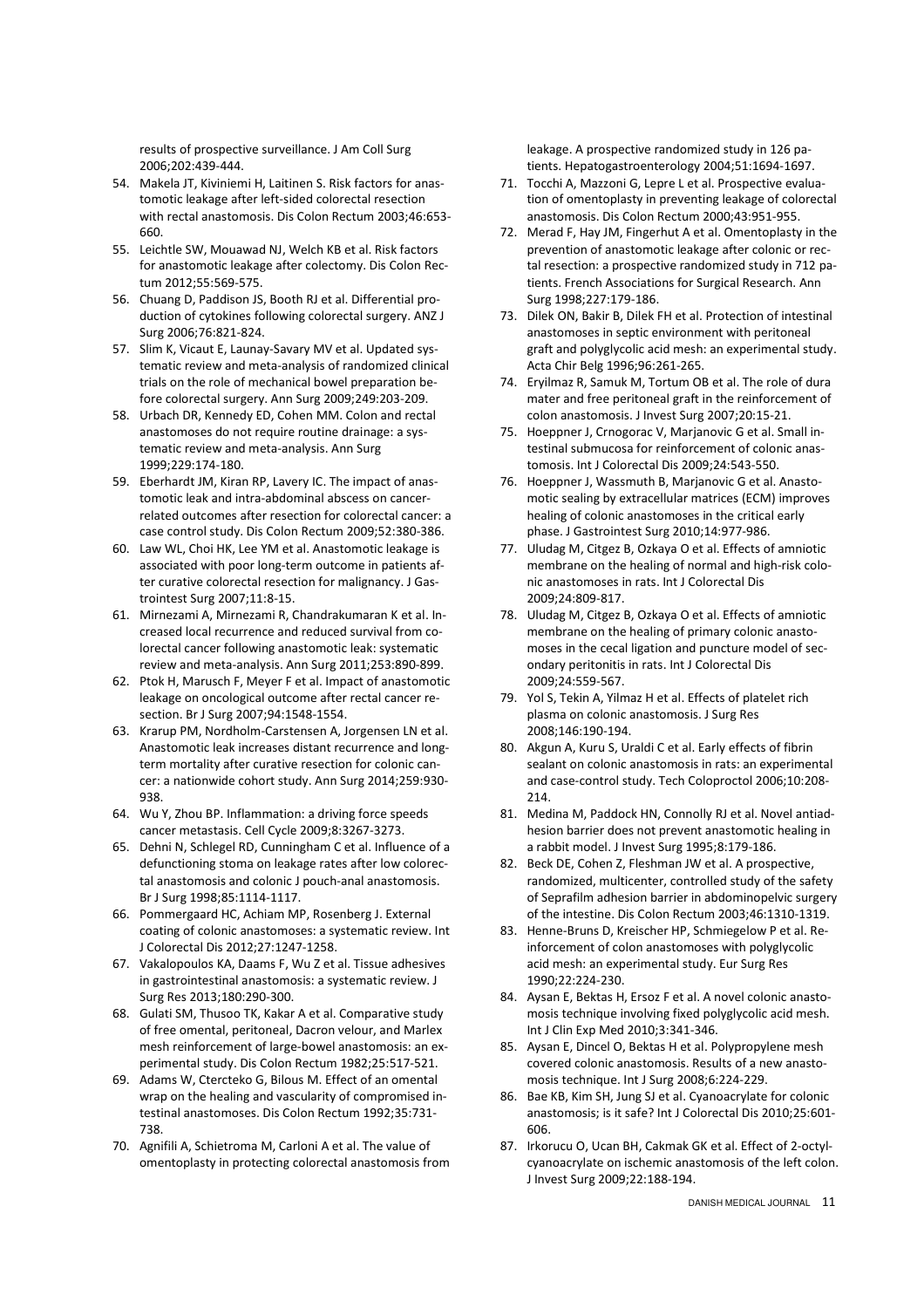- 88. Kanellos I, Mantzoros I, Demetriades H et al. Sutureless colonic anastomosis in the rat: a randomized controlled study. Tech Coloproctol 2002;6:143-146.
- 89. Kayaoglu HA, Ersoy OF, Ozkan N et al. Effect of n-butyl-2-cyanoacrylate on high-risk colonic anastomoses. Kaohsiung J Med Sci 2009;25:177-183.
- 90. Nursal TZ, Anarat R, Bircan S et al. The effect of tissue adhesive, octyl-cyanoacrylate, on the healing of experimental high-risk and normal colonic anastomoses. Am J Surg 2004;187:28-32.
- 91. Ozmen MM, Ozalp N, Zulfikaroglu B et al. Histoacryl blue versus sutured left colonic anastomosis: experimental study. ANZ J Surg 2004;74:1107-0.
- 92. Nordentoft T, Romer J, Sorensen M. Sealing of gastrointestinal anastomoses with a fibrin glue-coated collagen patch: a safety study. J Invest Surg 2007;20:363-369.
- 93. Parker MC, Pohlen U, Borel Rinkes IH et al. The application of TachoSil(R) for sealing colorectal anastomosis: a feasibility study. Colorectal Dis 2013;15:252-257.
- 94. De SA, Bettarini F, Di MG, Neri A. [Enteric anastomosis and Tachosil(R)]. Minerva Chir 2011;66:183-188.
- 95. Pommergaard HC, Achiam MP, Burcharth J et al. Decreased leakage rate of colonic anastomoses by tachosil coating: an experimental study. Int Surg 2014;99:359- 363.
- 96. Chmelnik M, Lasch L, Weih S et al. Anastomotic sealing with a fibrin-coated collagen patch in small-diameter bowel. Langenbecks Arch Surg 2011;396:685-691.
- 97. Huh JW, Kim HR, Kim YJ. Anastomotic leakage after laparoscopic resection of rectal cancer: the impact of fibrin glue. Am J Surg 2010;199:435-441.
- 98. Pantelis D, Beissel A, Kahl P et al. The effect of sealing with a fixed combination of collagen matrix-bound coagulation factors on the healing of colonic anastomoses in experimental high-risk mice models. Langenbecks Arch Surg 2010;395:1039-1048.
- 99. Ayhan B, Erikoglu M, Tavli SS et al. A comparison of the application of fibrin glue and adhesive film for repair of anastomotic leaks in the rat. Clin Invest Med 2012;35:E216-E222.
- 100. Girgin S, Gedik E, Ozturk H et al. Effects of combined pulse electromagnetic field stimulation plus glutamine on the healing of colonic anastomosis in rats. Dig Dis Sci 2009;54:745-750.
- 101. Kanellos D, Blouhos K, Pramateftakis MG et al. Effect of 5-fluorouracil plus interferon on the integrity of colonic anastomoses covering with fibrin glue. World J Surg 2007;31:186-191.
- 102. Kanellos I, Mantzoros I, Goulimaris I et al. Effects of the use of fibrin glue around the colonic anastomosis of the rat. Tech Coloproctol 2003;7:82-84.
- 103. Kanellos I, Mantzoros I, Demetriades H et al. Healing of colon anastomoses covered with fibrin glue after immediate postoperative intraperitoneal administration of 5-fluorouracil. Dis Colon Rectum 2004;47:510-515.
- 104. Kanellos I, Christoforidis E, Kanellos D et al. The healing of colon anastomosis covered with fibrin glue after early postoperative intraperitoneal chemotherapy. Tech Coloproctol 2006;10:115-120.
- 105. Senol M, Altintas MM, Cevik A et al. The effect of fibrin glue on the intensity of colonic anastomosis in peritonitis: Experimental randomizedcontrolled trial on rats. European Surgical Research Conference: 48th Congress

of the European Society for Surgical Research Istanbul Turkey Conference Start: 20130529 Conference End: 20130601 Conference Publication: (var pagings) 2013;50:May.

- 106. Senol M, Altintas MM, Cevik A et al. The effect of fibrin glue on the intensity of colonic anastomosis in the presence and absence of peritonitis: an experimental randomized controlled trial on rats. ISRN Surg 2013;2013:521413.
- 107. Subhas G, Bhullar JS, Cook J et al. Topical gentamicin does not provide any additional anastomotic strength when combined with fibrin glue. Am J Surg 2011;201:339-343.
- 108. Yilmaz HG, Odabasi M, Buyukbayram H et al. [Effectiveness of fibrin tissue adhesive for colocolic anastomosis reliability]. Ulus Travma Derg 2001;7:87-90.
- 109. Byrne DJ, Hardy J, Wood RA et al. Adverse influence of fibrin sealant on the healing of high-risk sutured colonic anastomoses. J R Coll Surg Edinb 1992;37:394-398.
- 110. van der Ham AC, Kort WJ, Weijma IM et al. Effect of fibrin sealant on the healing colonic anastomosis in the rat. Br J Surg 1991;78:49-53.
- 111. van der Ham AC, Kort WJ, Weijma IM et al. Healing of ischemic colonic anastomosis: fibrin sealant does not improve wound healing. Dis Colon Rectum 1992;35:884- 891.
- 112.Nordentoft T, Holte K. Preventing clinical leakage of colonic anastomoses with a fibrin-coated collagen patch sealing - an experimental study. Arch Clin Exp Surg 2014; 3:201-206.
- 113.Nordentoft T, Pommergaard HC, Rosenberg J et al. Fibrin glue does not improve healing of gastrointestinal anastomoses: a systematic review. Eur Surg Res 2015;54:1-13.
- 114.Giuratrabocchetta S, Rinaldi M, Cuccia F et al. Protection of intestinal anastomosis with biological glues: an experimental randomized controlled trial. Tech Coloproctol 2011;15:153-158.
- 115. Karahasanoglu T, Alcicek S, Altunkaya E et al. Effect of fibrin glue on irradiated colonic anastomoses. Dis Colon Rectum 1997;40:1240-1243.
- 116. Li Y, Bao Y, Jiang T, Tan L et al. Effect of the combination of fibrin glue and growth hormone on incomplete intestinal anastomoses in a rat model of intra-abdominal sepsis. J Surg Res 2006;131:111-117.
- 117. Li Y, Bao Y, Jiang T, Tan L et al. Combination of fibrin glue with growth hormone augments healing of incomplete intestinal anastomoses in a rat model of intraabdominal sepsis: a dynamic study. J Invest Surg 2007;20:301-306.
- 118.Ozel SK, Kazez A, Akpolat N. Does a fibrin-collagen patch support early anastomotic healing in the colon? An experimental study. Tech Coloproctol 2006;10:233-236.
- 119. Saclarides TJ, Woodard DO, Bapna M et al. Fibrin glue improves the healing of irradiated bowel anastomoses. Dis Colon Rectum 1992;35:249-252.
- 120. Schreinemacher MH, Bloemen JG, van der Heijden SJ et al. Collagen fleeces do not improve colonic anastomotic strength but increase bowel obstructions in an experimental rat model. Int J Colorectal Dis 2011;26:729-735.
- 121. van der Ham AC, Kort WJ, Weijma IM et al. Effect of antibiotics in fibrin sealant on healing colonic anastomoses in the rat. Br J Surg 1992;79:525-528.